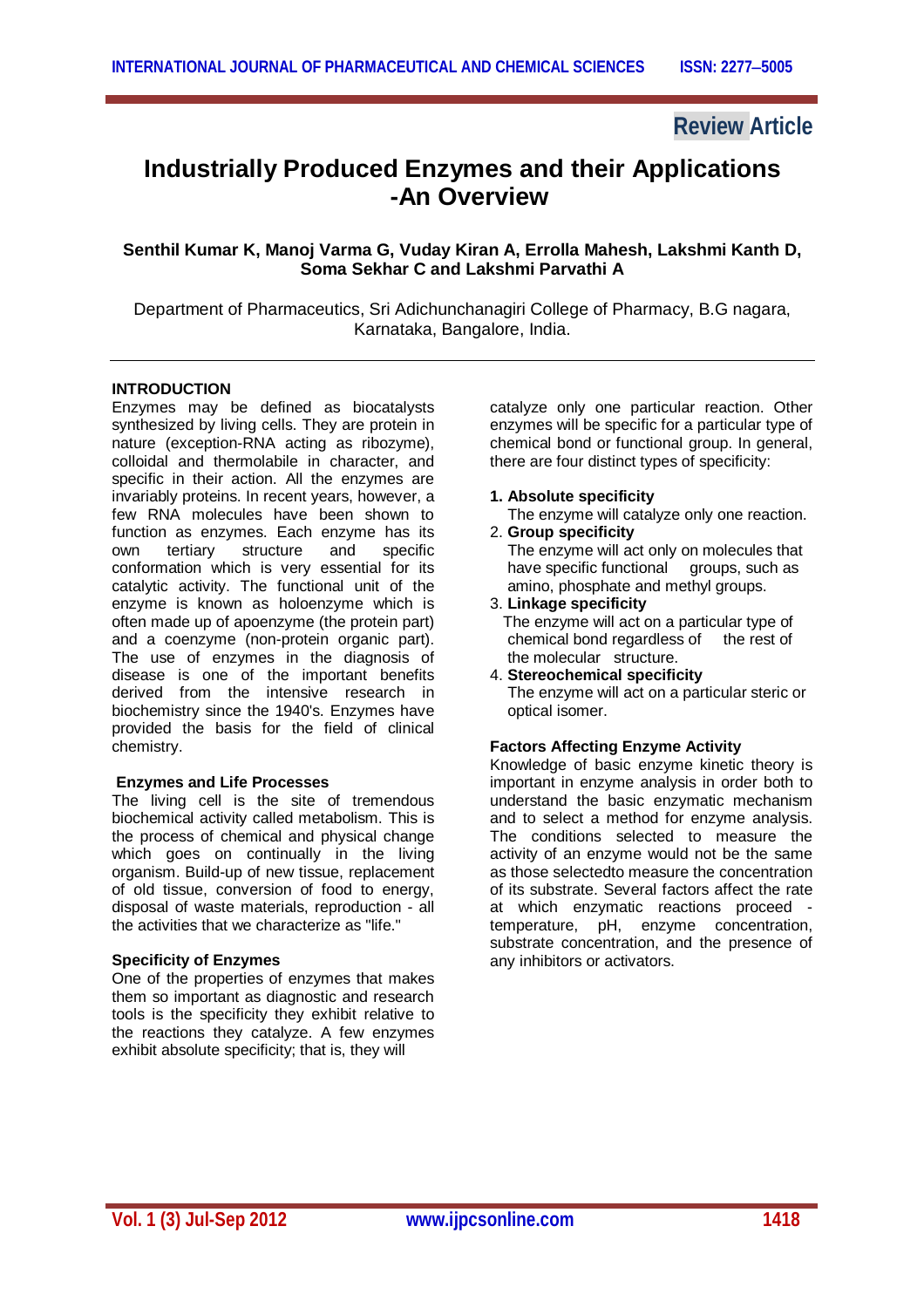# **Enzymes and Their Applications**

| Start Liquilying Aniyoryuc Linzyines |             |                              |                            |  |
|--------------------------------------|-------------|------------------------------|----------------------------|--|
| <b>Diastase</b>                      | <b>Malt</b> | Digestive aid, Supplement to | α-amylase activity         |  |
|                                      |             | bread, svrup                 | <b>B-amylase activity</b>  |  |
| Takaddiastase                        | A. Orvzae   |                              | Contains many other enzyme |  |
|                                      |             | Digestive aid                | protease, RNase            |  |

# **Starch Liquifying Amylolytic Enzymes**

### **Starch Saccharifying Amyloltic Enzymes**

| Amyloglucosidase | Rhizopus niveus<br>A.niger | Glucose production                                                                    |  |
|------------------|----------------------------|---------------------------------------------------------------------------------------|--|
| Invertase        | S.Cervisiae                | Confectionaries to prevent crystallization of sugar,<br>Chocolate, High test molasses |  |

### **Animal and Vegetable Proteolytic Enzymes**

| <b>Name of Enzymes</b><br><b>Source</b> |                | <b>Applications</b>                                                                                        | <b>Notes</b>                                                         |  |
|-----------------------------------------|----------------|------------------------------------------------------------------------------------------------------------|----------------------------------------------------------------------|--|
| Trypsin                                 | Animal stomach | Medical uses, Meat tenderizers,                                                                            | Optimal operating pH of                                              |  |
|                                         |                | Beer haze removal.                                                                                         | about 7.5-8.5                                                        |  |
| Pepsin                                  | Animal stomach | Digestive aid, Meat tenderizer&<br>used in the recovery of silver<br>from discarded photographic<br>films. | exhibits maximal activity at<br>pH 2.0 and is inactive at<br>pH 6.5. |  |
| Papain                                  | Papaya         | Digestive aid, home<br>remedy treatment<br>for jellyfish, bee, Beer haze<br>removal.                       | Optimal pH 6.0-7.0                                                   |  |

### **Microbial Proteolytic Enzymes**

| <b>Name of Enzymes</b> | <b>Source</b>    | <b>Applications</b>                         |
|------------------------|------------------|---------------------------------------------|
| Protease               | A.niger          | Feed, digestive aid                         |
| Protease               | A.SUBtilis       | Removal of gelatin from film, fish soluble. |
| Varidase               | Streptococus sp. | Medical use                                 |

#### **Other Commercial Enzymes**

| Penicillinase         | <b>B.Subtilis</b><br><b>B.Cereus</b> | Removal of of penicillin                  |
|-----------------------|--------------------------------------|-------------------------------------------|
|                       |                                      |                                           |
| Glucose oxidase       | P. Chrysogenum                       | For glucose determination                 |
| Hyaluronidase         | Animal, Bacteria, pancreas,          | Medical use, Digestive aid, Flavouring of |
| Lipase                | mold (Rhizopus)                      | milk products                             |
| Cytochrome C catalase | Yeast (candida)                      | Medical use                               |
|                       |                                      | Sterilization of milk                     |
| Keratinase            | Streptomyces fradiae                 | Removal of hair from hides                |

# **Nucleotic and Other New Enzymes**

| <b>Name of Enzymes</b>       | <b>Source</b>       | <b>Applications</b>                          | <b>Notes</b>                                                                                                                                                                                     |
|------------------------------|---------------------|----------------------------------------------|--------------------------------------------------------------------------------------------------------------------------------------------------------------------------------------------------|
| Adenylic acid deaminase      | A.Oxyaze            | <b>AMP</b><br>₩MP                            | <b>IN Takadiastase</b>                                                                                                                                                                           |
| Microbial rennet             | Mucor sp.           | Cheese manufacture                           | to avoid contamination with unpleasant<br>byproducts of the mold growth                                                                                                                          |
| Naringinase<br>Hesperidinase | A.niger             | Removal of bitter taste<br>from citrus juice | When naringin is treated<br>with potassium hydroxide or another<br>strong base, and<br>then catalytically hydrogenated it is<br>300-1800 times sweeter than sugar at<br>threshold concentrations |
| Glucose isomerase            | L.brevis            | Glucose __ fructose                          | Optimum pH 6.7                                                                                                                                                                                   |
| Cellulose                    | Trichoderma koningi | Digestive aid                                | Optimum pH 4.6                                                                                                                                                                                   |

**Vol. 1 (3) Jul-Sep 2012 www.ijpcsonline.com 1419**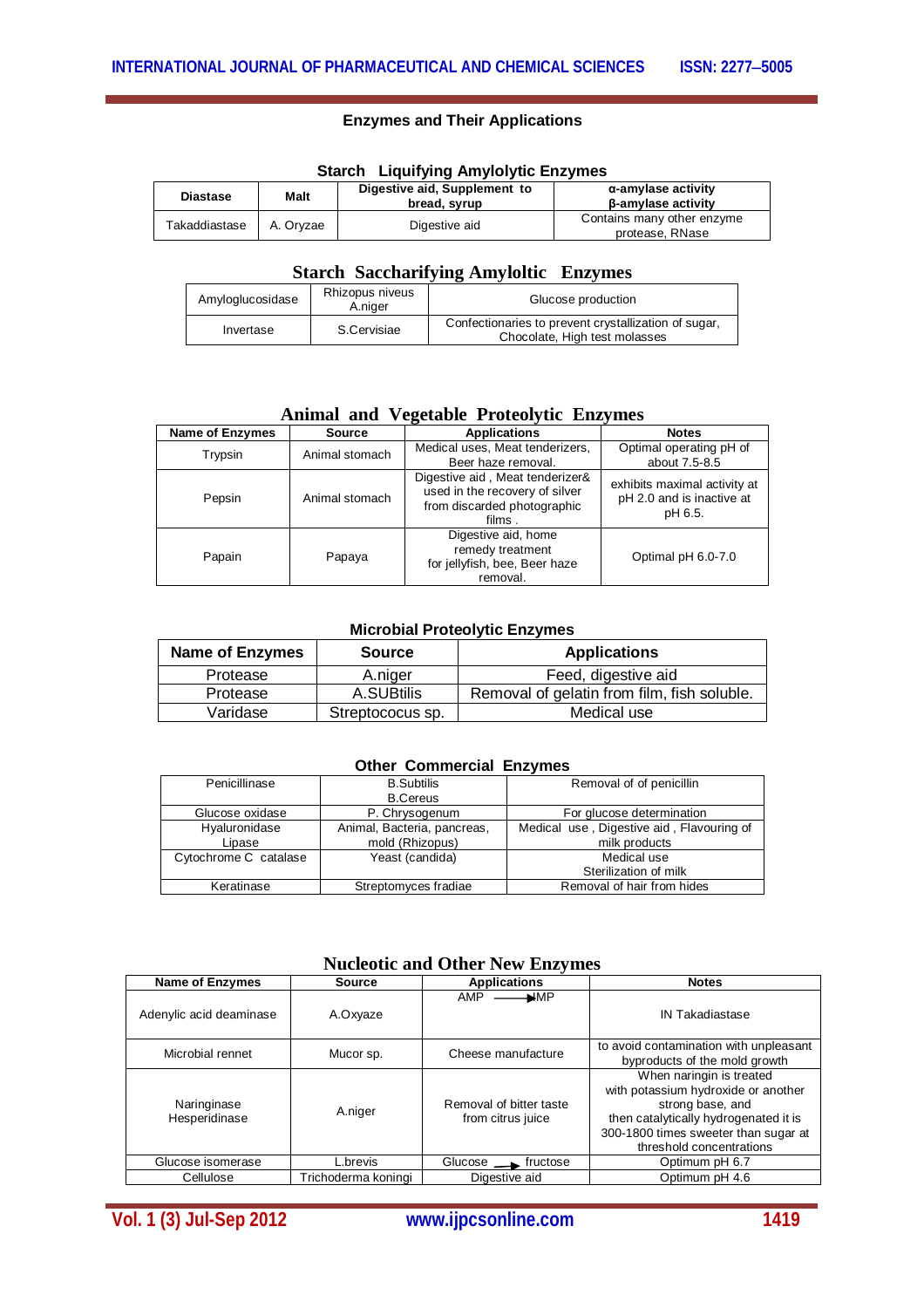Amyloltic enzymes represent a group of catalytic proteins of great importance. They were one of the first enzymes to be produced commercially by micro-organisms . Consequently a remarkable number of new starch degrading enzyme have been discovered.

Starch degrading enzymes can be divided in to two main groups , α-1,4-glucanases and α- , 6 glucanases.

#### **AMYLASE**

Amylase is an exoenzyme which has the capacity to hydrolyse starch and polysaccharides into disaccharides and monosaccharides. This enzyme (α-1,4-glucanglucanhydrolase) acts on starch components which contain as least three α-1,4 linked glucose units as an endolase, i.e., in an<br>essentially random manner .with the essentially random manner ,with the production of reducing sugars

Two types of microbial α-amylase have been recognized, termed as liquefying" and " saccharifying" α- amylases . the main difference between them is that the saccharifying enzymess produce a higher yield of reducing sugars than the liquefying enzymes.

They can also the classified according to their source of production in to :

- 1 . Bactrial α- Amylase
- 2. Fungal α- Amylase.

#### **Bacterial α – Amylase**

This is mainly produced from Bacillusm subtilis and Bacillus diastaticus. Strains of Bacillus subtilis are especially selected for amylase with high starch liquefying activity and consequently this amylase produces relatively less fermentable sugars when acting on starch. Bacillus subtilis amylase can also be produced in highly aerated submerged cultures by employing a special highly starchy medium. Beta-amylases yield beta-limit dextrins and maltose. Gamma-amylases yield glucose. Amylases are used as digestants. Glucose and maltose are also produced depending on the degree of hydrolyses, Because of this starch degrading ability of **Bacterial Alpha Amylase ,** it is widely used in pharmaceutical industry in varies digestive aid preparations. Due to presence of **Bacterial Alpha Amylase** starch in the consumed food is better digested, this increases overall digestibility of food. Such digestive aid preparations are used for treatment of patient whose digest power is reduced due to illness. Many such a commercial formulation of digestive aid either as syrup or as tablet as are seen in many drug stores.

#### **Fungal α-amylase**

Strains of Aspergillus oryzae may be utilized for stationary culture for the production of fungal α – amylase and strains of A. niger for submerged aerated agitated cultures. It is also utilized to increase the amount of fermentable sugar available for fermentation. The activity of fungal amylase is effective in the temperature range of  $40^{\circ}$ C to  $60^{\circ}$ C, with its optimum temperature is  $50^{\circ}$ C. Significantly important, amylase finds a variety of applications in different industries.



# **Classification of Starch – Degrading Enzymes of Industrial Intreset**